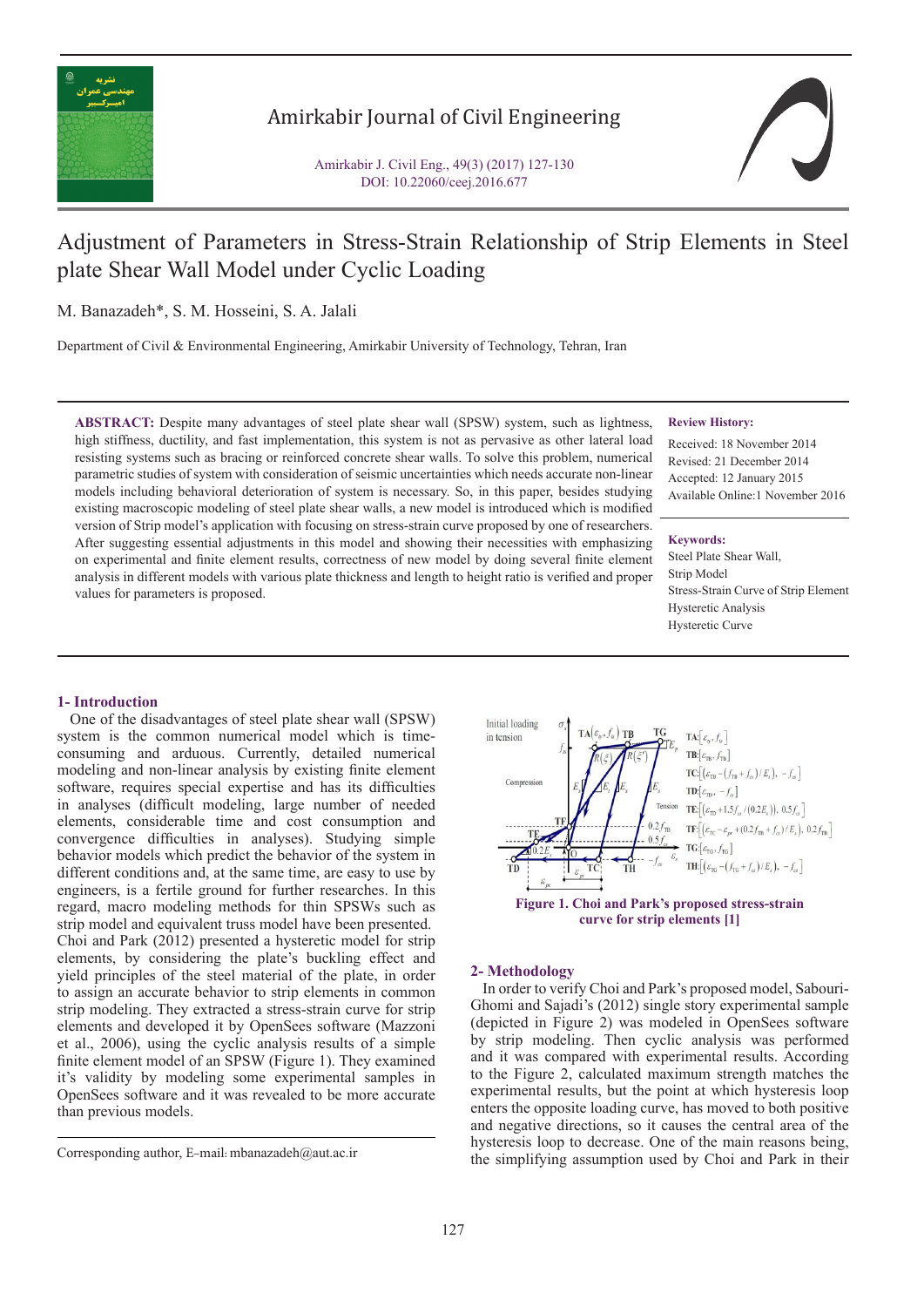proposed model for compressive strength  $(f_{\alpha})$  and tensile strength of plates  $(f_n)$ . Other reasons include some constants such as representative coefficients for vertical coordinates of points (TE) and (TF), and the constant in the equation  $\varepsilon_a$  and reloading curve slope in tensile test  $(0.2E<sub>s</sub>)$  in the suggested model (Figure 1).



 In order to examine the effect of model parameters on hysteresis loop, the fifth cycle of loading was performed on the experimental samples of Sabouri-Ghomi and Sajadi (2012) with different values for a parameter while others remained constants. Thus, these 6 parameters were chosen as model variables, and proper values of these parameters were calibrated for Sabouri-Ghomi and Sajadi's experimental samples as presented in Table 1. Which led to a better agreement between experimental and OpenSees modeling results, as demonstrated in Figure 2.

| Table 1. Calibrated values for Sabouri's experimental sample |  |  |  |  |
|--------------------------------------------------------------|--|--|--|--|
|--------------------------------------------------------------|--|--|--|--|

| Material Parameters                                           | Modified Chio & Park | Chio $&$<br>Park |
|---------------------------------------------------------------|----------------------|------------------|
| $f_{ts}$<br>Æ                                                 | 0.87                 | 0.97             |
| $f_{\rm cs}$ /F <sub>v</sub>                                  | 0.3                  | 0.05             |
| tensionReloadStiffness<br>Ratio<br>$(\beta)$ / E <sub>s</sub> | 0.2                  | 0.2              |
| TFfactor / $f_{TB}$                                           | 0.52                 | 0.2              |
| TE<br>factor / $\rm f_{\rm Cs}$                               | 0.3                  | 0.5              |
| $\boldsymbol{\epsilon}_{\mathrm{pr}}$                         | 0.6                  | 0.5              |

## **3- Calibrating the parameters of Chio and Park's proposed for real models**

 In order to calibrate the parameters of Choi and Park's proposed model for real models, 8 types of single story SPSWs with different length to height ratios and plate thicknesses were designed with capacity-based design principles (AISC 820., 2007). The aforementioned SPSWs were modeled in ABAQUS and OpenSees softwares and were subjected to cyclic loading.

#### **Constant thickness and different length to height ratio:**

 According to the results, increase in length to height ratio leads to increase in tensile strength of the strip elements, in a way that makes it closer to yield point of the plate  $(F_y)$ . But has no effect on compressive strength of the strip elements. In other words, we can assume  $f_{\rm cs}$  to be  $0.1F_{\rm y}$  for plate thickness of 3.18 mm and different values for L/h.

 Increase in length to height ratio has led to decrease in  $\varepsilon_{\text{pr}}$  coefficient. In other words, reduction of  $\varepsilon_{\text{pr}}$  indicates that a lot of plastic strains occurred in the plate due to n the loading cycle, are recovered by reloading in n+1 th cycle and the plate have become closer to its initial condition at start of the diagonal tensile field. Changes in vertical coordinate coefficient of the point TE are not very regular. Generally, it is less than 0.5 in high and low length to height ratios  $(L/h=$ 0.85, 2.5) and above 0.5 in moderate length to height ratios  $(0.85 \le L/h \le 2.5)$ . In fact, the value suggested by Choi and Park (0.5) is the mean calibrated value. Vertical coordinate coefficient of the point TF is much smaller for lower length to height ratios than moderate and high length to height ratios which is 0.32. Obtained results for the β coefficient indicate that it is directly proportional to length to height ratio, and equals to 0.5 for L/h higher than 2. And one of the factors influencing this coefficient is the stiffening of the system caused by frame and its interaction with the plate.

## **Different thickness and constant length to height ratio:**

Calibration results for models with different thicknesses and constant length to height ratios indicate that increase in plate thickness leads to considerable increase in compressive strength, so that in thick plates ( $t=9.53$  mm), it has become 0.4 times the yield strength of the plate, but the tensile strength has increased slightly. Also the value of the β coefficient is not dependent on the plate thickness and is always equal to the suggested value that is 0.2. Increased thickness has led to decrease in coordinate coefficients of the points TF and TE, so that obtained values are always less than the suggested values in the original model. Values for coefficient  $\varepsilon_{\text{pr}}$  equals to 0.4 in thin plates (3.18 and 3.42 mm), 0.6 in moderate plates (4.76 and 6.35 mm) and 0.8 in thick plates, which indicates that as the plate gets thicker, more plastic strain, caused by previous cycle, resides in it.

#### **4- Conclusions**

 Investigation of proposed method by Thorburn and et.al for hysteresis modeling of infill plate using Strip elements regardless of compression strength of elements shows that, pinching in obtained hysteresis curves is so severe than experimental results and the absorbed energy obtained by this method is so conservative. Next, proposed method by Chio and Park for increasing the accuracy of Strip modeling studied. Obtained results in this paper showed that the considered values for parameters of the model that relying on theoretical principles suggested by Chio and Park, do not lead to same results in different models. In other words, coefficients are function of geometrical and strength parameters of the real model (aspect ratio and thickness of plate). In this regard, in this paper, modified Chio and Park's model introduced. The main difference between the amounts of parameters in modified model and original model are as follows:

Increase in length to height ratio has no effect on compressive strength of the strip elements and we can